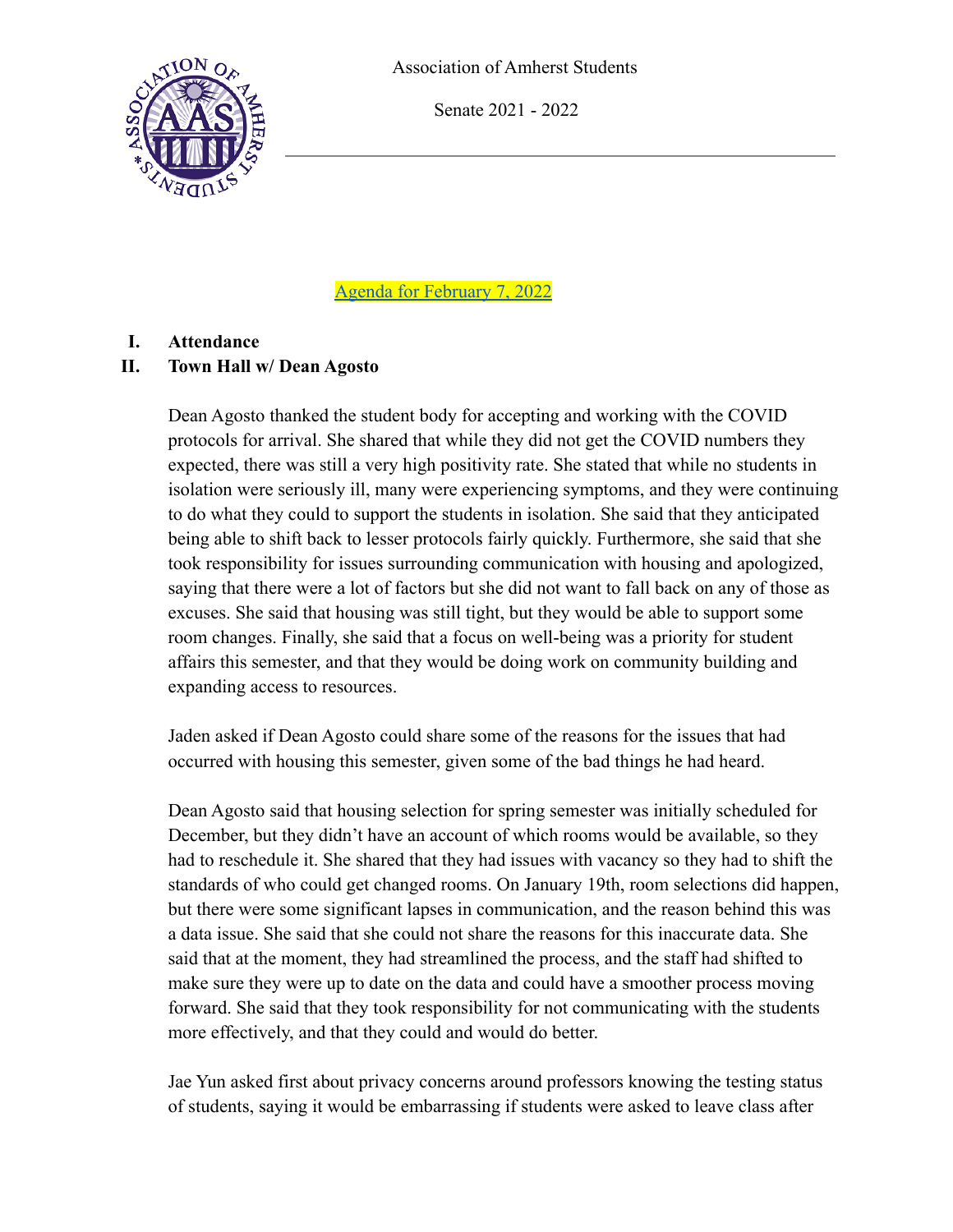Senate 2021 - 2022



accidentally missing one or two tests. He also asked when Val would go back to full capacity, given that it was extremely packed and students were often unable to find seats.

Dean Agosto said that Val would go back to 100% capacity on Monday barring something dramatic happening. She said that faculty members would be notified when a student's ID was turned off, which happened after a student missed three consecutive tests.

Angelina asked what the College was planning on doing if COVID housing was filled.

Dean Agosto said that they had invested in isolation housing and they had nearly 200 beds available. She said that they had prepared for extremely high numbers that did not end up coming to fruition. As such, she said they did not imagine that the housing would fill up. She said that if they were at the point where 200 students needed isolation, they would start thinking about locking down the campus.

Cal asked about the move to testing three times a week and harsher penalties for missing tests, wondering how quickly they would be subject to change.

Dean Agosto replied that the testing regularity would likely go down fairly quickly. She said that they would likely shift back to twice a week before February 25th, and that it could even go down to one later in the semester. She said that they were trying to balance supporting their traditionally aged student body and the rest of the community, and that testing was a very important part of that. She said that in terms of testing compliance, the goal with shutting off the ID was actually to be less harsh in order to make sure people complied. She said that faculty had asked to let them know if a student wasn't being compliant.

Dania said that she hadn't received an email regarding positive cases, and asked why that was.

Dean Agosto responded that they had shifted the notification of positive cases from an email every day to an email once a week. On Wednesday, they would get a COVID email which would contain case numbers. She said that they had heard from students and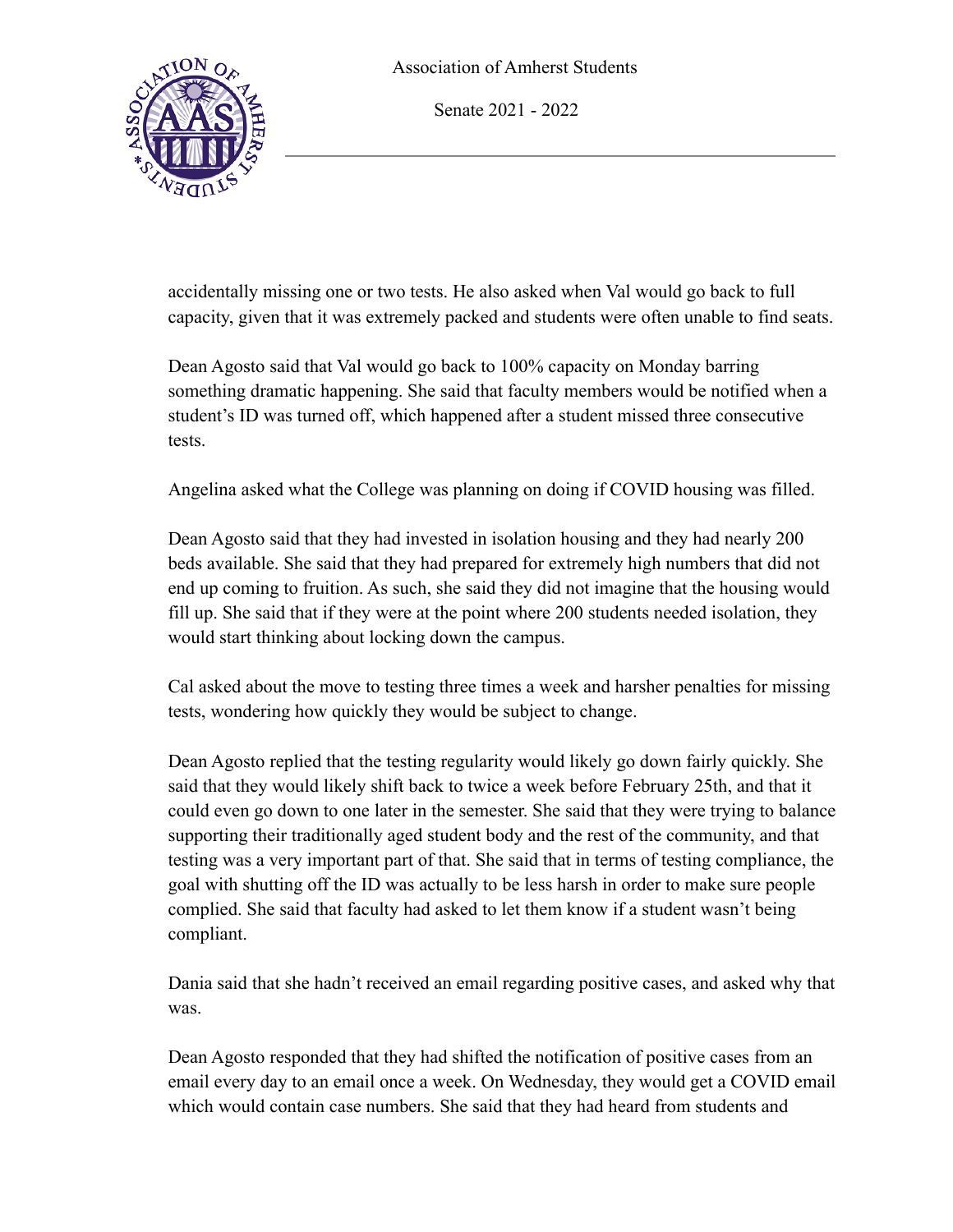



faculty that they stopped paying attention to the daily emails because of their regularity.

Naya asked about the anticipated missed test form, asking if tests they missed while filling out that form would count towards their ID being shut off.

Dean Agosto said that the form would excuse students from the test that day, so it wouldn't be counted as a missed test, but the expectation was that students would get a makeup test the next day.

Cole asked about the interterm move in date communication at the beginning of Thanksgiving break last semester, saying that when that came out, there was a large uncommunicated change forcing students to make travel plans very late. He said that he heard from a number of students that they were unable to communicate with the Housing Operations Team, and the policy of everybody arriving on the same day proved to be unworkable. He asked what they were planning in the future for similar changes and if she had methods planned that would allow students to contact somebody about their concerns.

Dean Agosto said that there was a communication about dates early in the semester that was easily missed, but one of the things they were working on was a much more visible and frequently updated calendar that would inform students about dates like that. She said that before the end of February, students would have all of the dates for move out. She also said that one of the things they were working on was reiterating communication throughout the semester. She said that it was on them to make sure they were communicating early and explaining everything, and she acknowledged the fact that they had failed to adequately do this.

Sofia asked when they could expect to hear about the logistics of commencement, and asked approximately how many guests they could expect to bring.

Dean Agosto said that it was dangerous to say anything definitive, but that at the moment, the plan was to hold commencement in the way it had been traditionally held. She said that student affairs did not manage the details around commencement, but that she would try to get communication around commencement to happen sooner. She said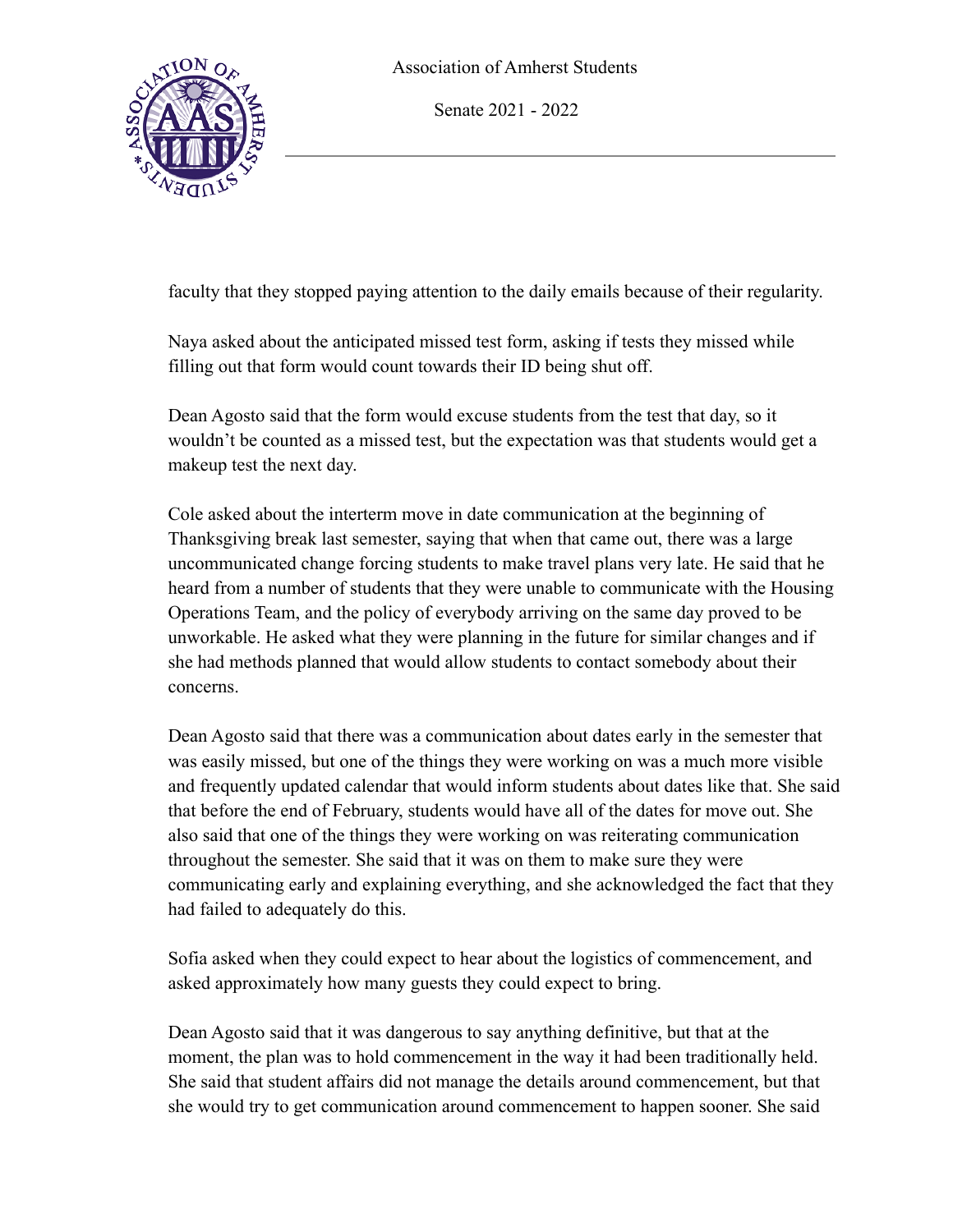Senate 2021 - 2022



that at a minimum, it would be similar to last year's commencement, in which four guests were allowed for each student.

Shreya asked about the student body status of booster shots, saying that when she was having a conversation with a representative at the health center, she had been marked as having gotten her booster, when she had not and had just signed up and been turned away.

Dean Agosto replied that about 98% of students were boosted. She said that there were a handful of mostly international students who were just now eligible that she was working to get booster shots for. She said that students who remained non-boosted were beginning to get increasingly assertive emails. She said that the expectation was that all faculty and staff were boosted, and she would check in with health services to make sure all the records were accurate.

Gent asked what the protocol was for students who were close contacts of those who tested positive, asking what the process for moving into quarantine housing would be.

Dean Agosto said that quarantine housing was reserved for unvaccinated students, and the majority of COVID housing they had was isolation housing. She said that current CDC guidance said that if you were vaccinated and boosted, you were not required to quarantine. She said that testing allowed them to capture cases as quickly as possible, so they would not have to worry as much about close contacts.

Lori asked if testing would continue going until 8pm throughout the semester.

Dean Agosto said that they made that change based on feedback from students, and that they did intend to keep the 7am-8pm range throughout the semester.

Dean Agosto said there would be communications coming from her and the president in the next few days, and advised that students be on the lookout for that.

## **III. Public Comment**

There was no public comment.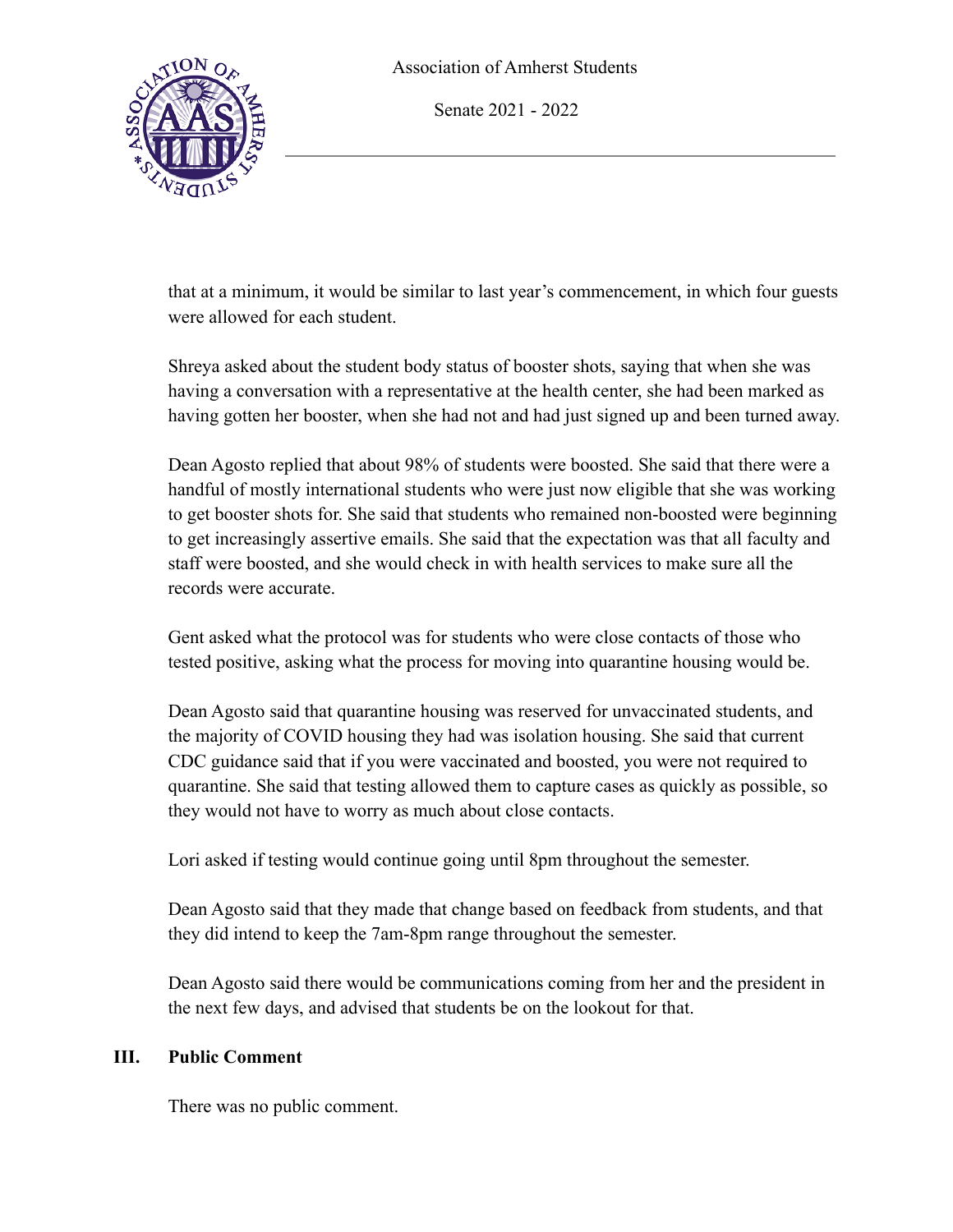

Senate 2021 - 2022

## **IV. Budgetary**

### **A. Student Activities Fee**

Jae Yun shared that he had been talking to Paul about the student activities fee, and had been discussing with him to return the fee to what it had been pre-COVID, but there had been some feedback from the administration. He said they had settled on an amount of \$280 a semester, which he was confident would make them sustainable, at least for the next few years.

Sirius said that he was concerned with having a \$70 decreased amount given how much they were spending in BC.

Angelina asked if they had 2100 students now rather than 1800.

Jae Yun said that they had roughly half a million dollars in cash on hand, and that he had done the calculations based on 1800.

Paul said that there were roughly 1900 students on campus for the fall, and the full course correction likely wouldn't happen for a couple of years.

Jae Yun said that with the 1900 number, they would get about \$532,000, which was about \$100,000 less than they would have taken in pre-COVID.

Lucas asked what the administration's rationale was for wanting to have a lower student activities fee.

Jae Yun said that the fee was reflected in the sticker cost of the college and that the administration noticed that they had a large surplus.

Dania said that seeing the push from the student body demanding they support them, and knowing that things like travel would become more frequent as COVID protocols decreased and things went back to normal, it was concerning seeing the student activities fee decrease. She said that she understood that it was a large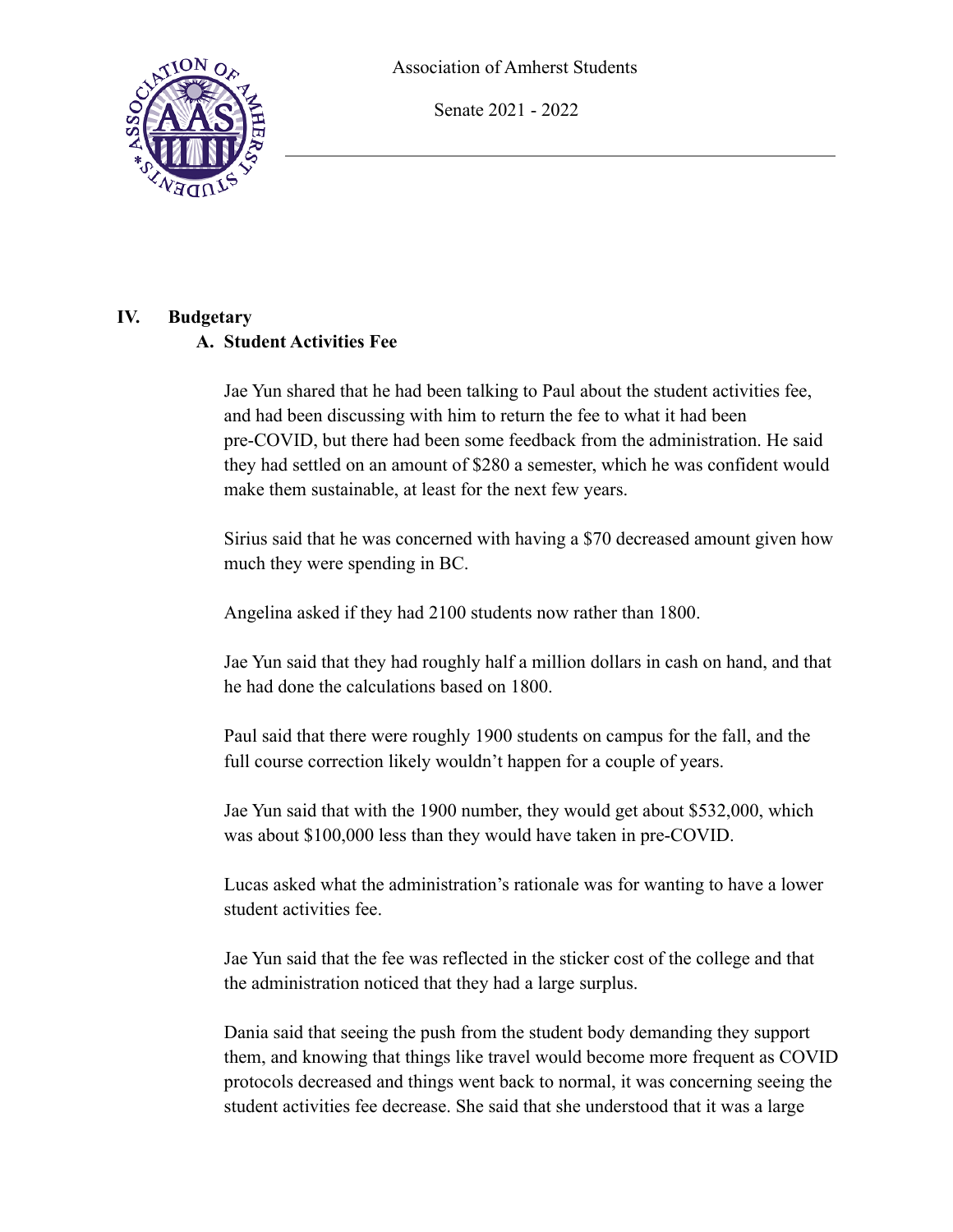Senate 2021 - 2022



jump, but wanted a better middle ground like \$300, especially given that it didn't affect low income students.

Jae Yun said that he knew there were concerns about underspending, saying that there were certain policies he wanted to remain strict on, but that he was open to increasing certain caps.

Cole asked if the Fall 2021 budget was finalized.

Jae Yun replied that it should be finalized. He said that Monica may make some small changes but that would be the extent of it.

Cole asked if it was true that they had \$65,000 left from the budget.

Jae Yun said that it was, but that they were strict with what they funded at the beginning of the semester, and it was not reflective of a full pre-COVID budget.

Lastly, Cole asked if they were expecting any change to the campus activity board spending for the semester.

Jae Yun said he wasn't sure about the PVTA, and that the cab fee was much higher in the spring.

Cole also said that if a whole \$50,000 check was cut to cab, they would have broken even, meaning they would need more money to give to students.

Lucas added that he did not feel good about the administration telling them what their fee should be.

Jae Yun said that there was a balance between them being responsible with actually spending money given, but that he agreed with the sentiment. He also reminded eveybody that the fee was reevaluated every year.

Jae Yun said that with a \$300 fee, they would get \$64,000 less than what they had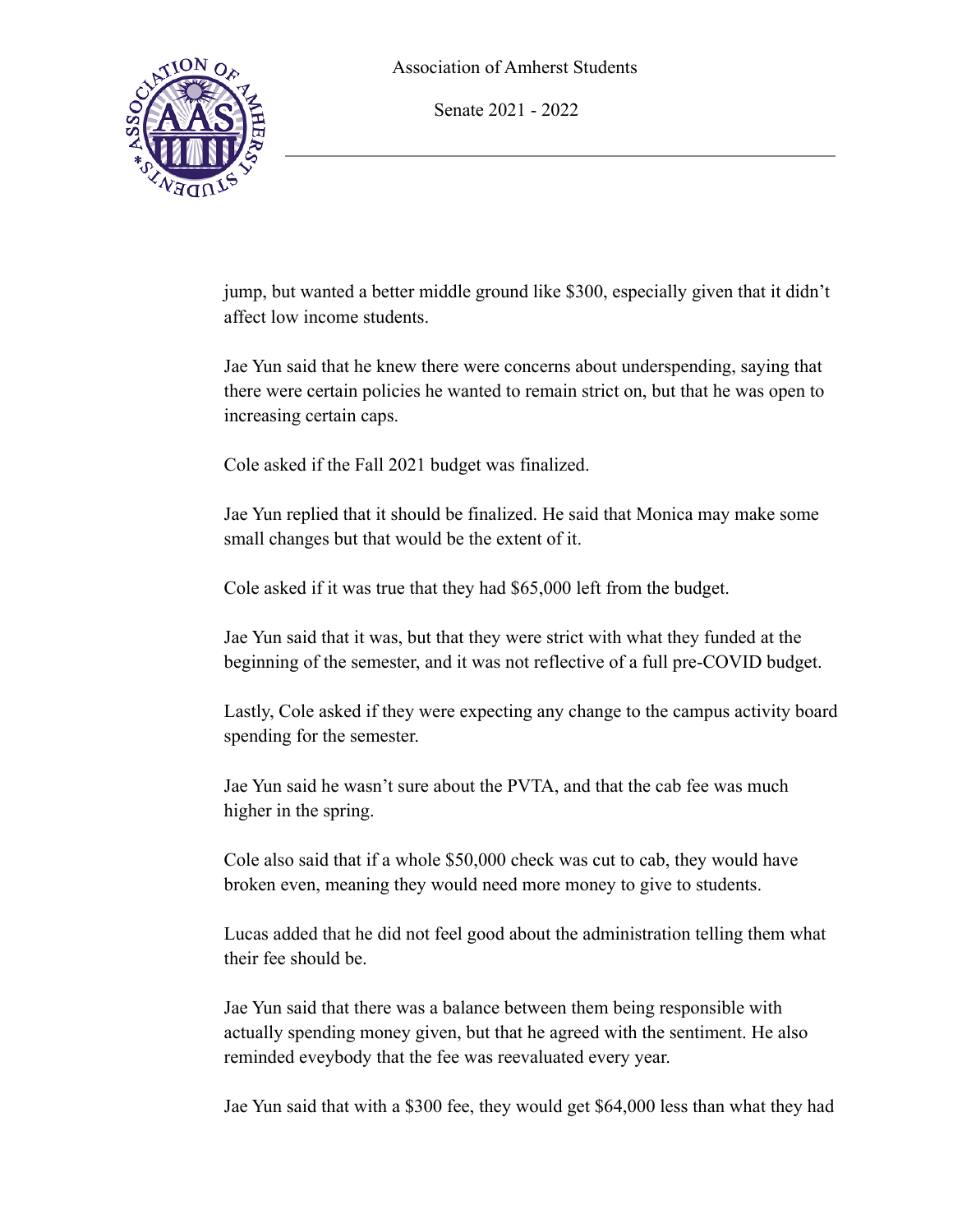Senate 2021 - 2022



gotten in the past, but in the past they had greatly underspent.

Paul said that there was not an actual concrete number the administration was suggesting, just an ask that they not increase it all the way to pre-COVID. He also said that most of the underspending was happening in club budgets.

*Cole motioned to set the student activities fee at \$280 for the next year.*

*The motion failed.*

Sofia asked if Jae Yun could remind her of why the cultural food policy changed.

Jae Yun said that it put the Senate in the uncomfortable position of having to decide what was and wasn't cultural food.

*Sirus motioned to increase the Student Activities fee to \$300.*

*The motion passed.*

## **B. BC Recs**

Jae Yun presented the budgetary committee's recommendations.

Basma, representing MENAA, requested \$90 for tea for a tea night, \$150 for a crafts night, and \$160 for book club book supplies.

Sirus said that he saw the book club book supplies as a giveaway, but he would be open to hearing about how it was more interactive.

Basma said that the book was a very popular YA book based on middle eastern history which would be regularly interacted with, and that the books were kept with the clubs.

Jae Yun said he was not worried about this as they were not just giving the book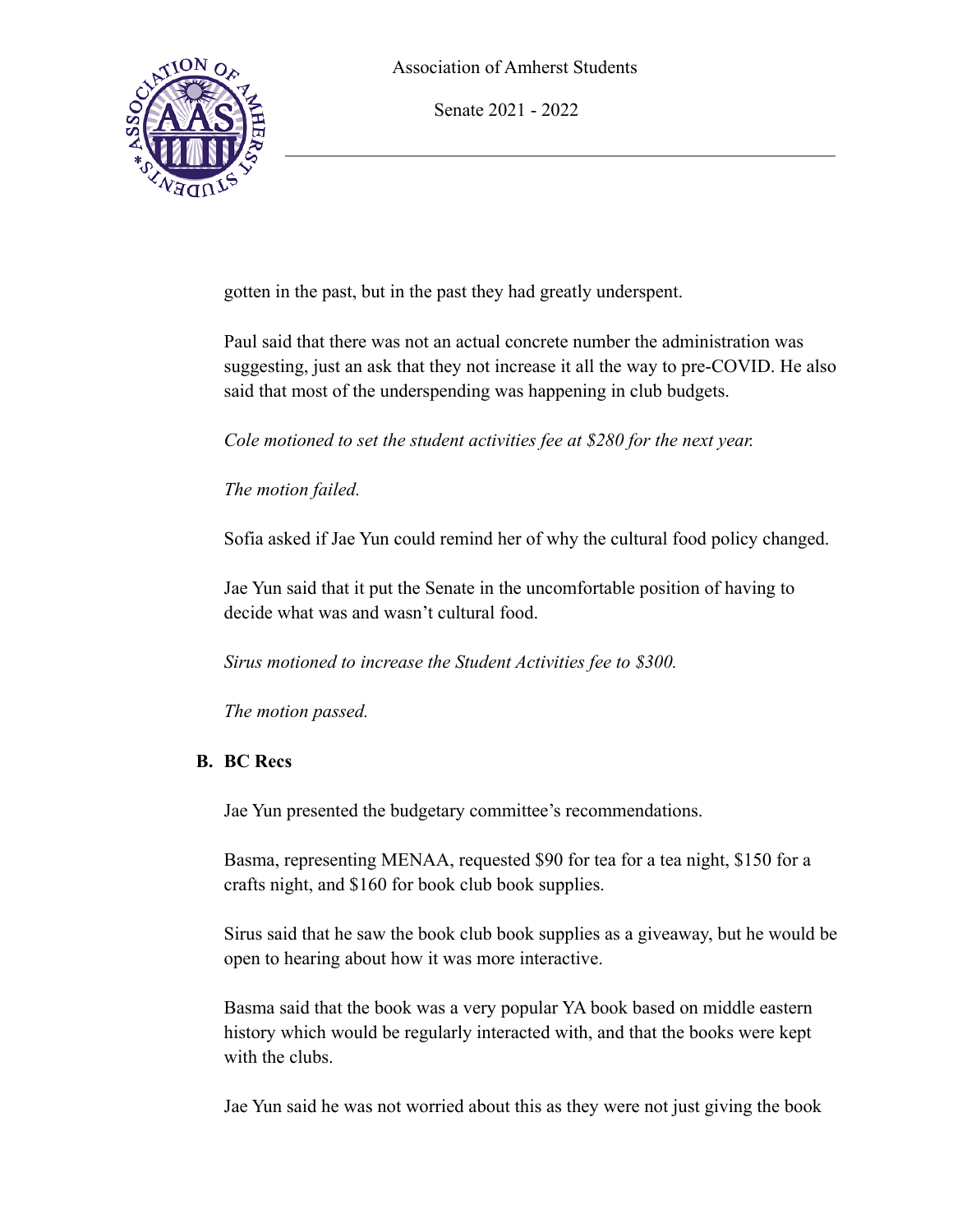Senate 2021 - 2022



away as a giveaway, but they were annotating and interacting with the book.

Shreya requested \$12000 per year for her Senate Project to get Grammarly premium for all students. Furthermore, she would need \$50 for making posters and publication. She also asked how she would transfer the funds.

Jae Yun said she could email Monica Soto and they could literally just write a check.

Gent asked what Grammarly Premium gave you that the free version didn't.

Shreya said that Grammarly Premium had more advanced checks and was very helpful for writing.

*A motion to approve the discretionary fund requests passed.*

*A motion to approve the rainy day fund passed.*

# **C. Committee Elections [2 senators]**

Basma opened the nomination period.

Mia was nominated, accepted nomination.

Hannah nominated herself.

*These two were elected.*

# **V. Officer Reports**

Lucas said that there were a number of open seats on the senate, so he would send out an email announcing elections later this week. He also said that he was working on an update for the AAS website, so if anybody had any ideas, they could send it to him.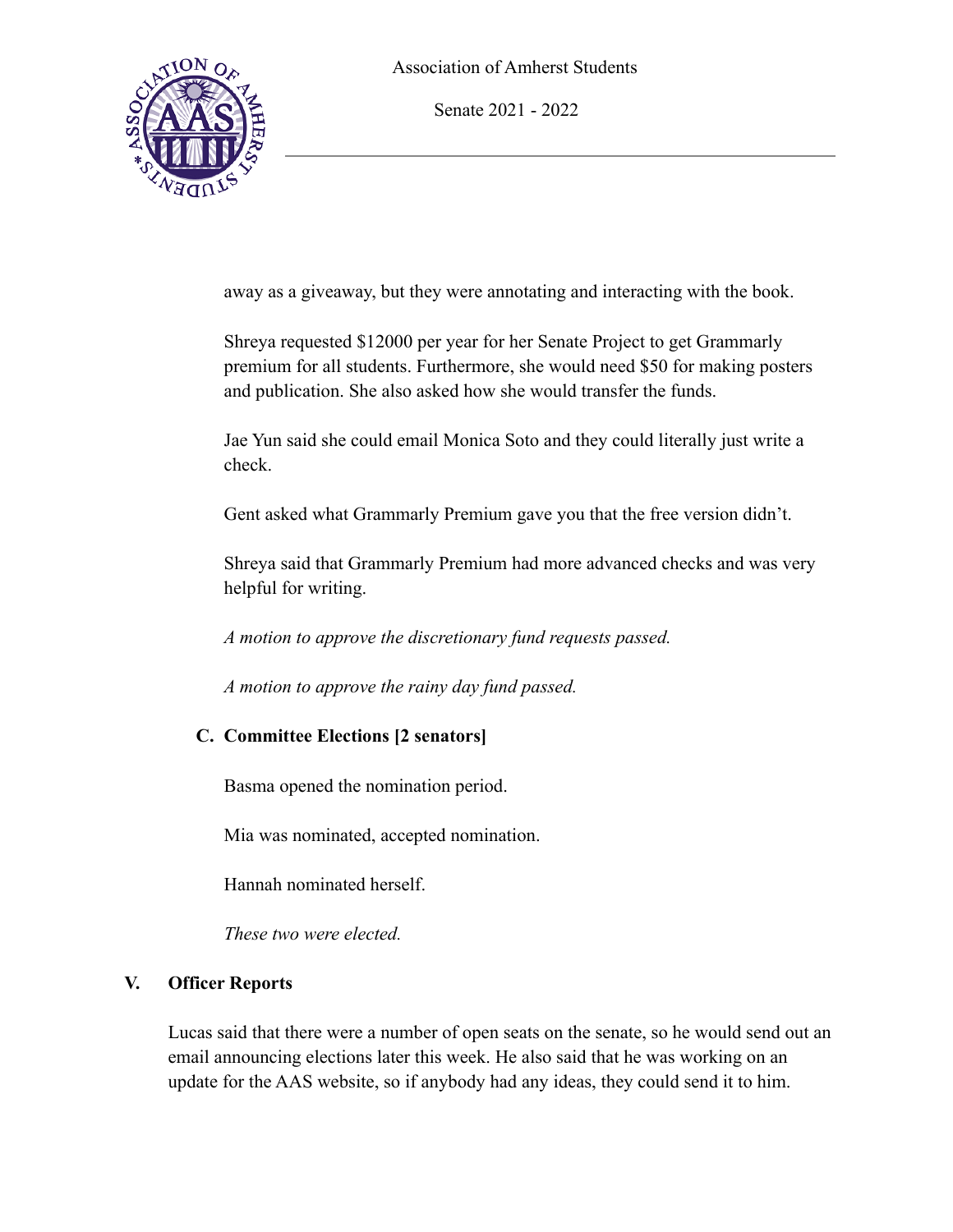



Basma said that Angelina and her met with Dean Agosto and her two main goals were communication and well-being.

Mia asked if there was any increased funding going towards counclining at the school.

Basma said that she was given news about the new director of the counseling center they could look forward to, and that there was an endowment surplus so they could circle back to her and let her know that counciling was an important service. She also said that Dean Agosto was aware of the Amherst Share your Story account and was working on ways to change the culture.

Angelina said that they were communicating with different departments and would also reach out to AAS.

Isaiah said that on the topic of Amherst Share your Story, the Senate should have a response to this issue, like an address to the students to show solidarity.

Jaden asked if there was a clear change in what the administration was doing differently.

Angelina said that they did not go too in depth but they were going to in their next meeting.

# **VI. Committee Updates**

Mia said that the arts committee had met and talked about plans for the semester, and one of their first projects was to support the black arts matter festival. She asked what they could do in terms of supporting another event on campus.

Basma said that she did not think there were limits on the budgets, but she wasn't entirely sure.

Mia asked if they could just choose to give them monetary support or if they would have to request it.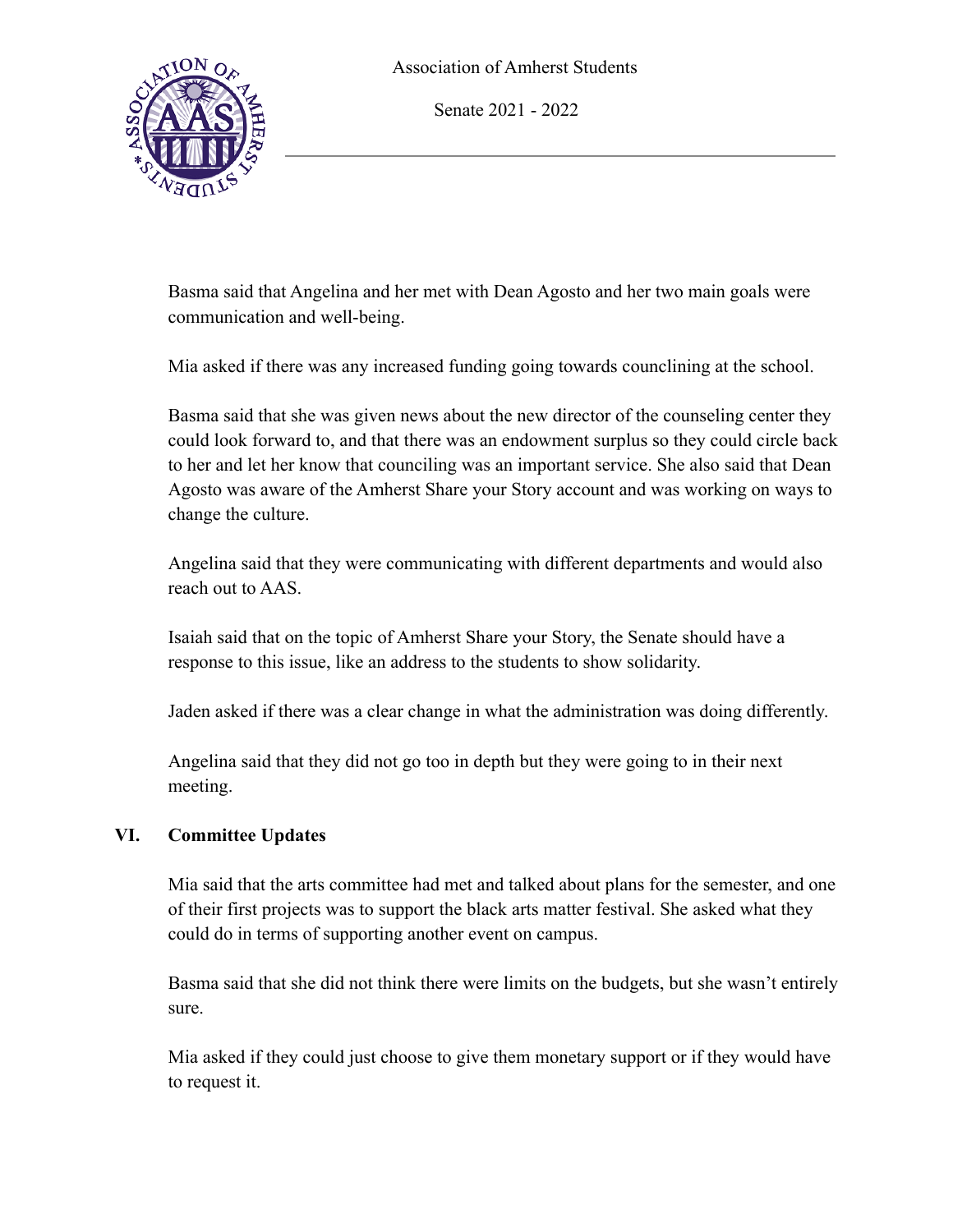Senate 2021 - 2022



Jae Yun said that the AAS could fund anything within their funding policies.

Jae Yun asked if the dining committee could ask for Lewis to be opened so there would be space for people to sit down and eat their food.

Maira said that Lewis being closed was part of lowered capacity, and that it was an admin decision and not a Val decision.

Hannah said the arts committee had also talked about taking care of instruments in storage locations as it was very moldy in many of the storage spaces and the pianos were very out of tune. She asked if she had to contact anybody beside just making a base rundown of how they would allocate funds to correct this.

Angelina said that she imagined they would also have to communicate with the music department.

Basma said she could try putting them in contact with the music department.

# **I. On-Campus Check-ins**

Lori said that there was still no lighting on the way to many houses and it was now a little dangerous with the icy sidewalks, asking if there was any way they could talk to somebody about that.

Basma said that Campus Safety may be in charge of that, and she could send them an email.

Jeffrey said that on the path to the Hill, there were only three sides of the crossing that had crosswalks on the ground, and he had heard of people crossing the road and having drivers honk and swear at them. He asked why only three crossings were marked on the ground.

Basma said it was probably a town of Amherst thing, but she could include that in the Campus safety email.